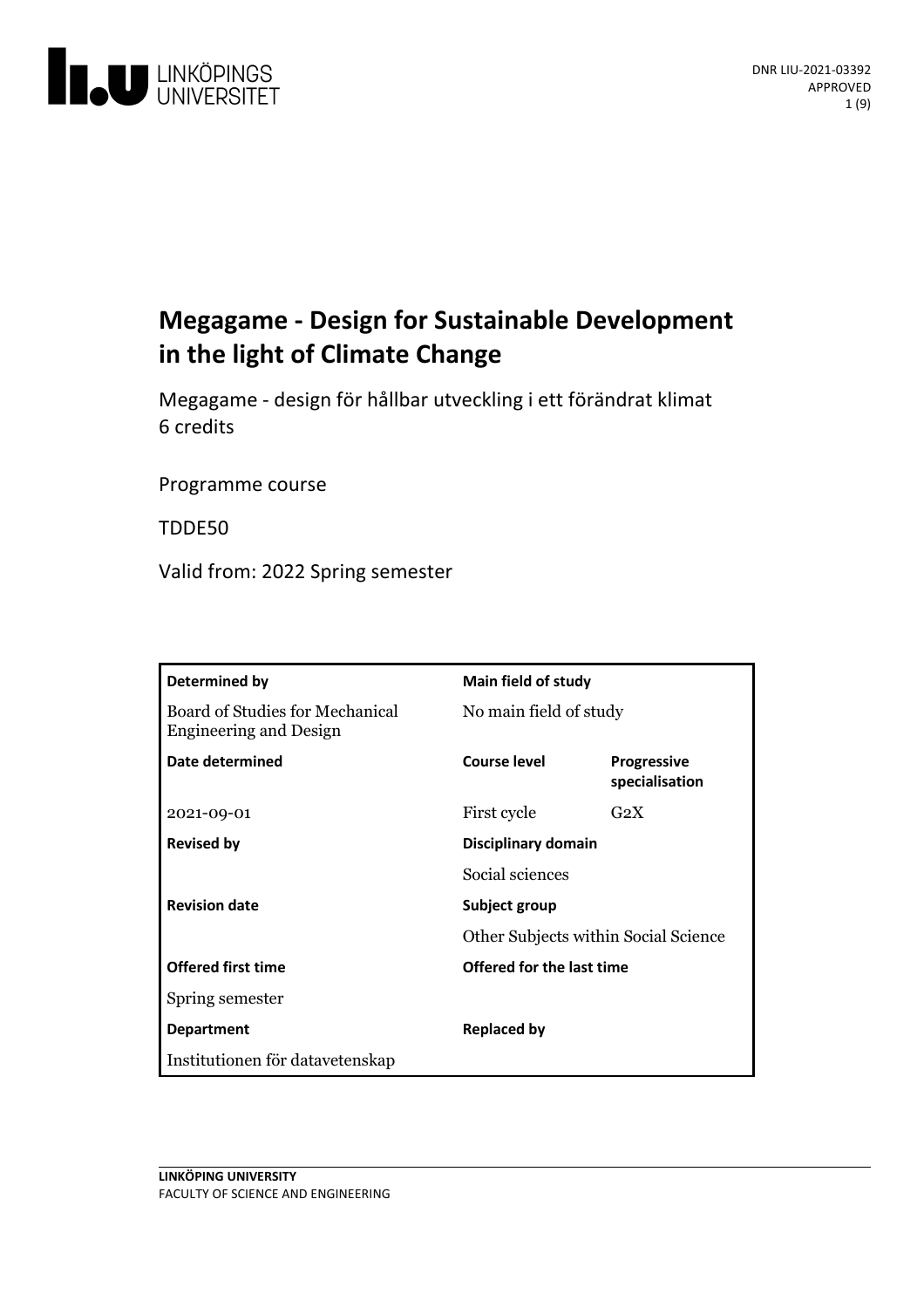## Course offered for

- Master of Science in Design and Product Development
- Master of Science in Energy Environment Management
- Master of Science in Information Technology
- Master of Science in Industrial Engineering and Management International
- Master of Science in Industrial Engineering and Management
- Master of Science in Computer Science and Engineering
- Master of Science in Computer Science and Software Engineering
- Master of Science in Engineering Biology
- Master of Science in Chemical Biology

## Intended learning outcomes

After the course, students are expected to

- 1. Describe possible societal developments based on ecological, technical, social and political conditions and change strategies
- 2. Apply a holistic perspective in interdisciplinary analyses of the role of technology in transition strategies for a sustainable development
- 3. Assess technical transition strategies for a sustainable society
- 4. Communicate transition strategies to external actors during a Megagame
- 5. Demonstrate creativity in communicating the conditions under which technical development contributes to a sustainable development
- 6. Independently seek empirical support for conditions for and consequences of development of socio-technical systems coupled to the need for a sustainable development
- 7. Critically reflect on the conditions for the students' own disciplines to contribute to a long-term sustainable society

## Course content

The course brings together the major societal challenges with the transition to a long-term sustainable society. The course is based on scientific analyses of the challenges for human societies linked to planetary boundaries and specifically research on climate change. The global trends associated with the time period Anthropocene are analysed to create images of future scenarios globally and regionally. The relationship between technical and behavior-based transformation strategies for a sustainable society is analyzed. In the course, we use methods such as backcasting to see how to realize desirable transition strategies towards a sustainable society. We train in communication with external actors from the local community as the participants must be able to explain their intended transition strategies.

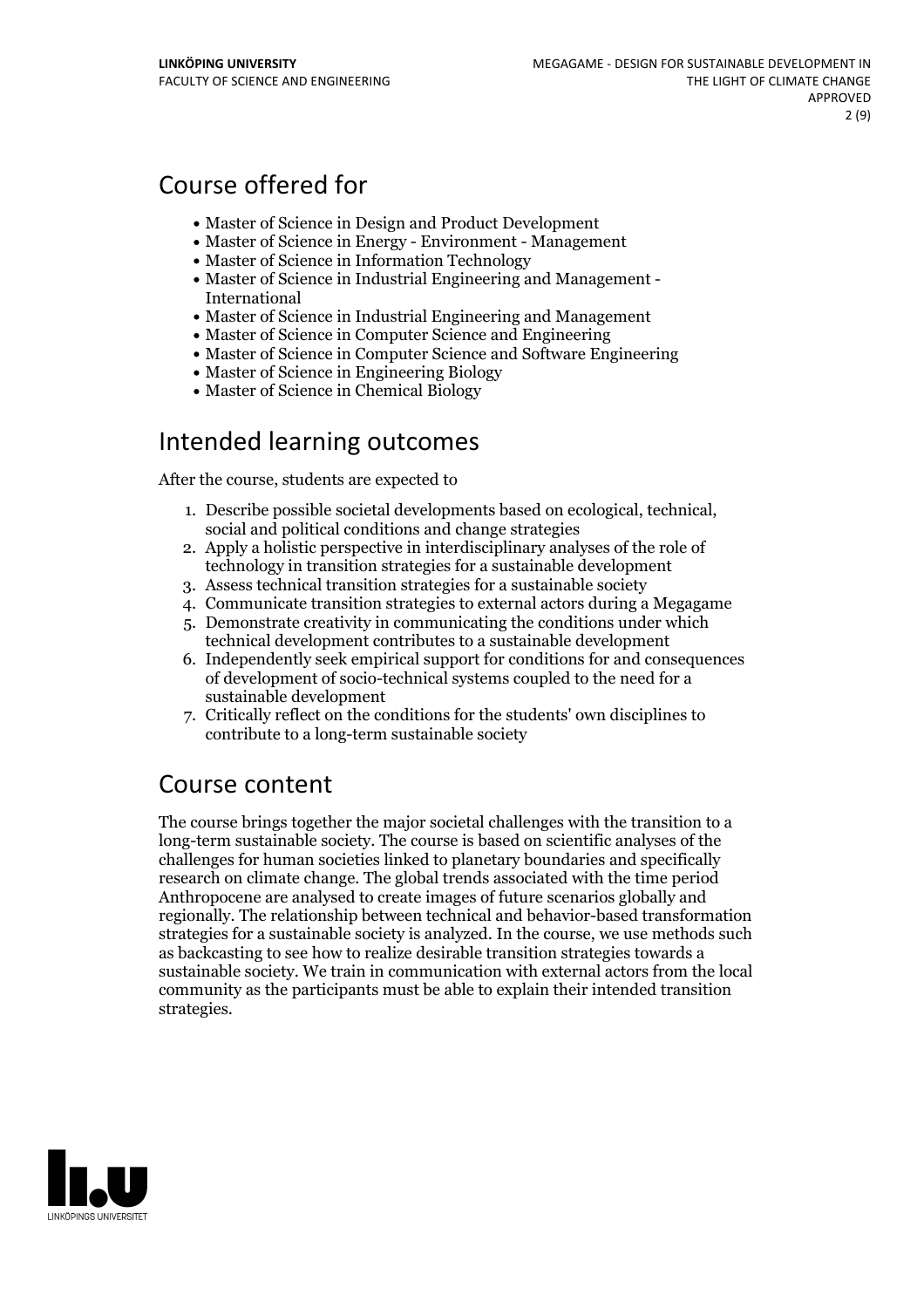# Teaching and working methods

The course structure is based on a large-scale Serious Game in the form of a Megagame. The game is used as a format to test and communicate strategies for the transition to a sustainable society. A Megagame is a large-scale game where up to 100 participants represent actors in a society. The game simulates essential parts of society based on mechanisms that can be modified. With the help of the game, the students investigate the conditions for and the effects of interventions to convert to a sustainable society. With the help of supervisors, students develop scenarios linked to specific strategies for sustainable development. They also produce empirical evidence to support the scenario. Finally, the students assess and communicate the scenario at an event when external actors are also invited. In the course, participants will have the opportunity to play, observe and possibly lead a larger game.

Course participants have the freedom to design and communicate transition strategies themselves in order to meet the course objectives.

## Examination

| UPG2 | Systems analysis   | 2 credits | U.G |
|------|--------------------|-----------|-----|
| UPG1 | Reflection report  | 1 credits | U.G |
| PRA1 | Project assignment | 3 credits | U.G |

- 
- UPG2: Systems analysis. 2HP. Assesses goal 1. PRA1: Project. Examination of material used during <sup>a</sup> game, and conducting a Megagame. 3HP. Assesses goals 2-6
- UPG1: Reflection report. 1 HP. Assesses goal 7.

## Grades

Two-grade scale, U, G

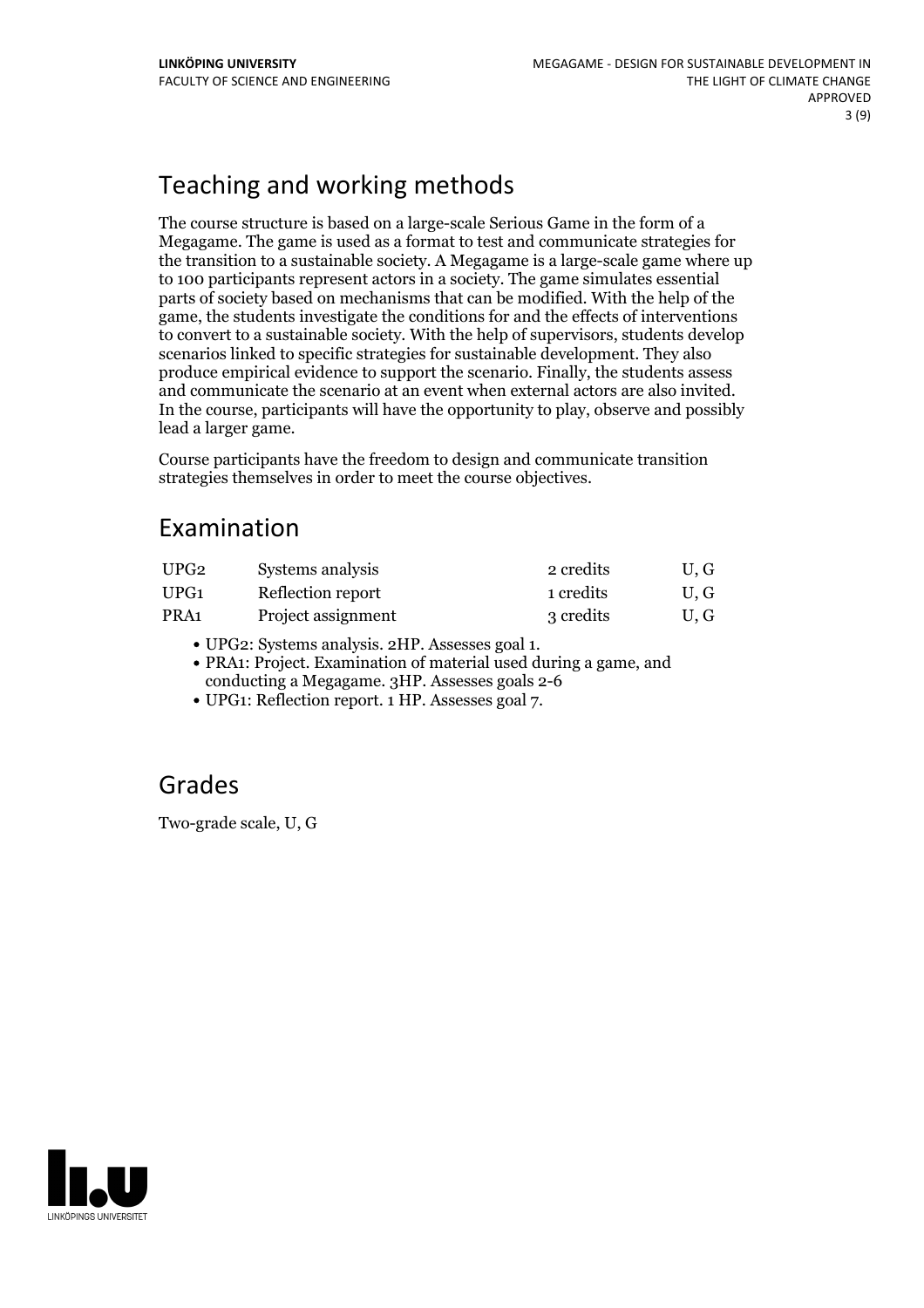# Other information

## **About teaching and examination language**

The teaching language is presented in the Overview tab for each course. The examination language relates to the teaching language as follows:

- If teaching language is "Swedish", the course as a whole could be given in Swedish, or partly in English. Examination language is Swedish, but parts
- of the examination can be in English.<br>
If teaching language is "English", the course as a whole is taught in English.<br>
Examination language is English.<br>
If teaching language is "Swedish/English", the course as a whole will
- taught in English if students without prior knowledge of the Swedish language participate. Examination language is Swedish or English depending on teaching language.

#### **Other**

The course is conducted in a manner where both men's and women's experience and knowledge are made visible and developed.

The planning and implementation of a course should correspond to the course syllabus. The course evaluation should therefore be conducted with the course syllabus as a starting point.

If special circumstances prevail, the vice-chancellor may in a special decision specify the preconditions for temporary deviations from this course syllabus, and delegate the right to take such decisions.

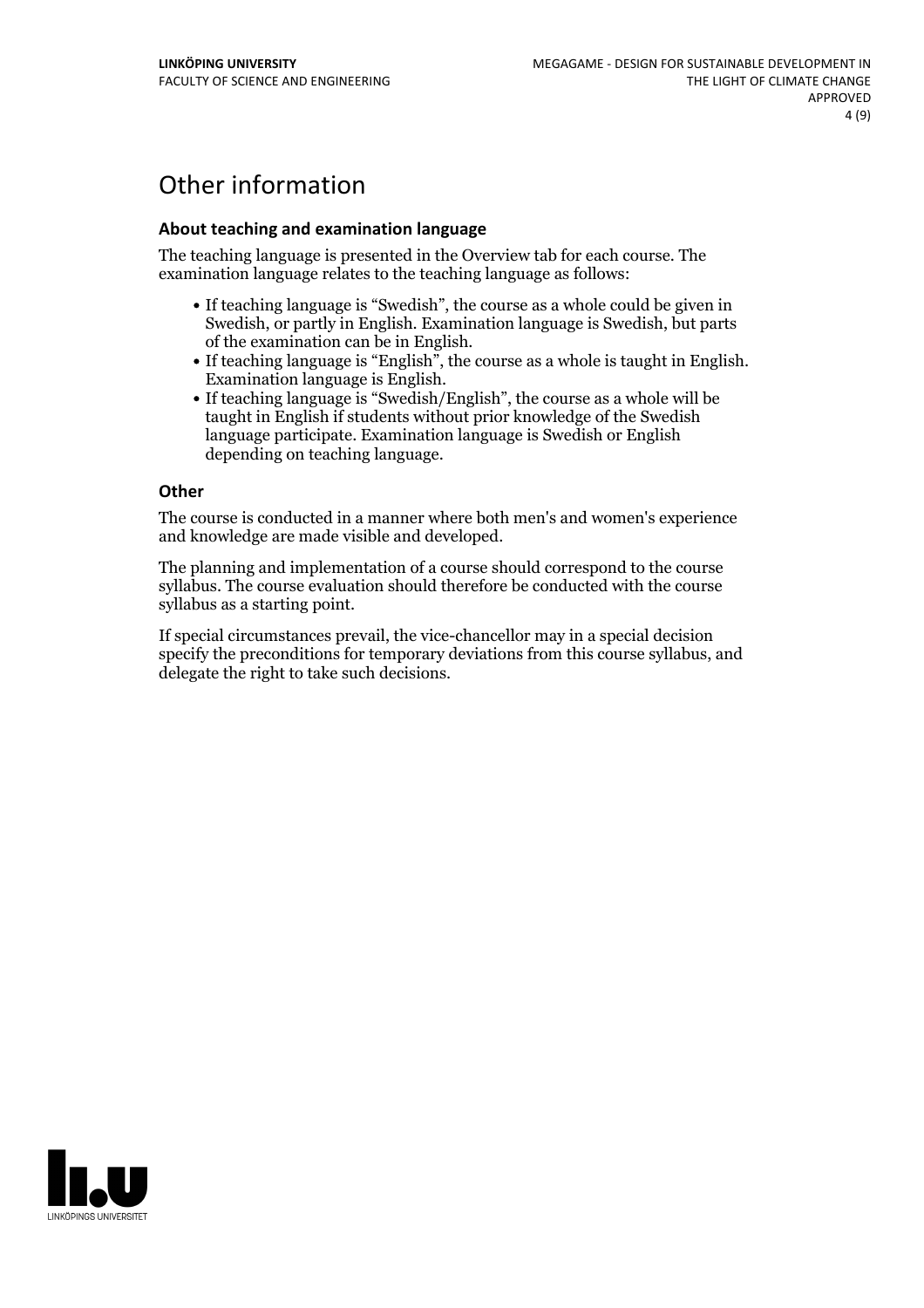# **Common rules**

## Course syllabus

A syllabus must be established for each course. The syllabus specifies the aim and contents of the course, and the prior knowledge that a student must have in order to be able to benefit from the course.

## Timetabling

Courses are timetabled after a decision has been made for this course concerning its assignment to a timetable module.

## Interruption in and deregistration from a course

The LiU decision, Guidelines concerning confirmation of participation in education (Dnr LiU-2020-02256), states that interruptions in study are to be recorded in Ladok. Thus, all students who do not participate in a course for which they have registered must record the interruption, such that the registration on the course can be removed. Deregistration from or interrupting a course is carried out using <sup>a</sup> web-based form: https://www.lith.liu.se/for- [studenter/kurskomplettering?l=en.](https://www.lith.liu.se/for-studenter/kurskomplettering?l=en)

## Cancelled coursesand changes to the course syllabus

Courses with few participants (fewer than 10) may be cancelled or organised in a manner that differs from that stated in the course syllabus. The Dean is to deliberate and decide whether a course is to be cancelled or changed from the course syllabus.

## Guidelines relating to examinations and examiners

For details, see Guidelines for education and examination for first-cycle and second-cycle education at Linköping University, Dnr LiU-2020-04501 [\(http://styrdokument.liu.se/Regelsamling/VisaBeslut/917592\)](http://styrdokument.liu.se/Regelsamling/VisaBeslut/917592).

An examiner must be employed as a teacher at LiU according to the LiU Regulations for Appointments, Dnr LiU-2021-01204 [\(https://styrdokument.liu.se/Regelsamling/VisaBeslut/622784](https://styrdokument.liu.se/Regelsamling/VisaBeslut/622784)). For courses in second-cycle, the following teachers can be appointed as examiner: Professor (including Adjunct and Visiting Professor), Associate Professor (including Adjunct), Senior Lecturer (including Adjunct and Visiting Senior Lecturer), Research Fellow, or Postdoc. For courses in first-cycle, Assistant Lecturer (including Adjunct and Visiting Assistant Lecturer) can also be appointed as examiner in addition to those listed for second-cycle courses. In exceptional cases, a Part-time Lecturer can also be appointed as an examiner at both first- and second cycle, see Delegation of authority for the Board of Faculty of Science and Engineering.

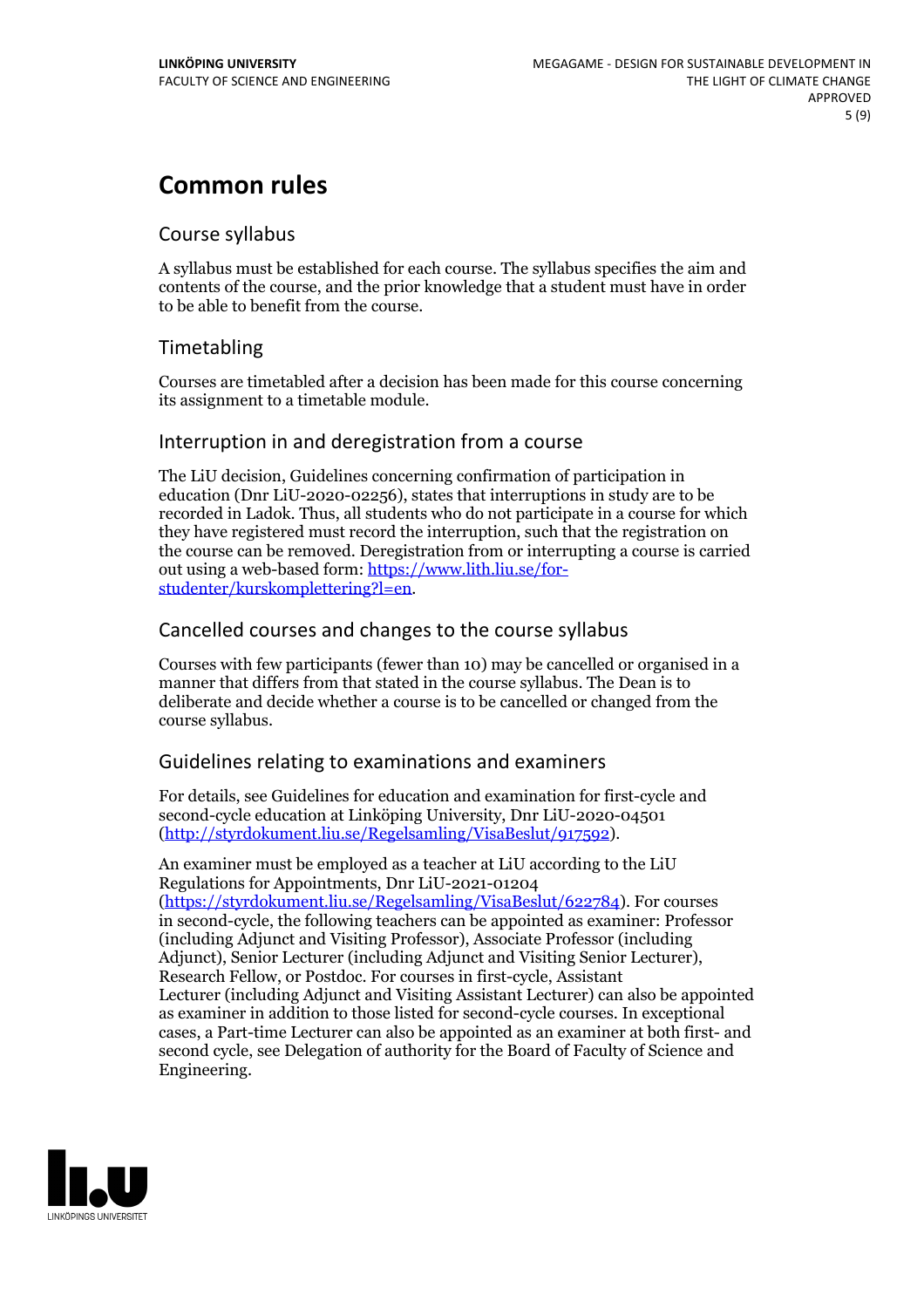## Forms of examination

### **Principles for examination**

Written and oral examinations and digital and computer-based examinations are held at least three times a year: once immediately after the end of the course, once in August, and once (usually) in one of the re-examination periods. Examinations held at other times are to follow a decision of the faculty programme board.

Principles for examination scheduling for courses that follow the study periods:

- courses given in VT1 are examined for the first time in March, with re-examination in June and August
- courses given in VT2 are examined for the first time in May, with re-examination in August and October
- courses given in HT1 are examined for the first time in October, with re-examination in January and August
- courses given in HT2 are examined for the first time in January, with re-examination in March and in August.

The examination schedule is based on the structure of timetable modules, but there may be deviations from this, mainly in the case of courses that are studied and examined for several programmes and in lower grades (i.e. 1 and 2).

Examinations for courses that the faculty programme board has decided are to be held in alternate years are held three times during the school year in which the course is given according to the principles stated above.

Examinations for courses that are cancelled orrescheduled such that they are not given in one or several years are held three times during the year that immediately follows the course, with examination scheduling that corresponds to the scheduling that was in force before the course was cancelled or rescheduled.

When a course, or a written examination (TEN, DIT, DAT), is given for the last time, the regular examination and two re-examinations will be offered. Thereafter, examinations are phased out by offering three examinations during the following academic year at the same times as the examinations in any substitute course. If there is no substitute course, three examinations will be offered during re- examination periods during the following academic year. Other examination times are decided by the faculty programme board. In all cases above, the examination is also offered one more time during the academic year after the following, unless the faculty programme board decides otherwise. In total, 6 re-examinations are offered, of which 2 are regular re-examinations. In the examination registration system, the examinations given for the penultimate time and the last time are denoted.

If a course is given during several periods of the year (for programmes, or on different occasions for different programmes) the faculty programme board or boards determine together the scheduling and frequency of re-examination occasions.

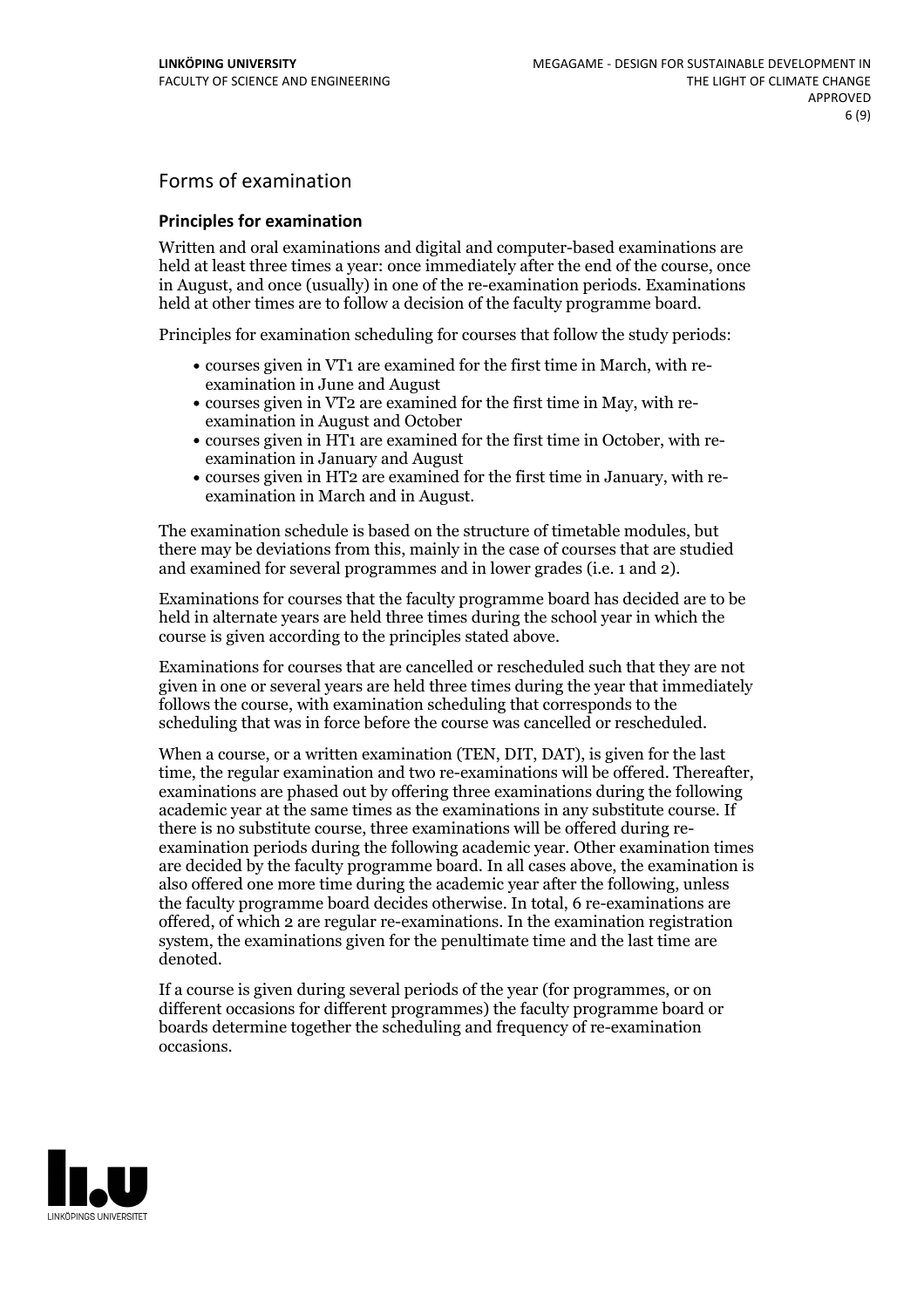### **Retakes of other forms of examination**

Regulations concerning retakes of other forms of examination than written examinations and digital and computer-based examinations are given in the LiU guidelines for examinations and examiners, [http://styrdokument.liu.se/Regelsamling/VisaBeslut/917592.](http://styrdokument.liu.se/Regelsamling/VisaBeslut/917592)

#### **Course closure**

For Decision on Routines for Administration of the Discontinuation of Educational Programs, Freestanding Courses and Courses in Programs, see DNR LiU-2021-04782. After a decision on closure and after the end of the discontinuation period, the students are referred to a replacement course (or similar) according to information in the course syllabus or programme syllabus. If a student has passed some part/parts of a closed program course but not all, and there is an at least partially replacing course, an assessment of crediting can be made. Any crediting of course components is made by the examiner.

#### **Registration for examination**

In order to take an written, digital or computer-based examination, registration in advance is mandatory, see decision in the university's rule book [https://styrdokument.liu.se/Regelsamling/VisaBeslut/622682.](https://styrdokument.liu.se/Regelsamling/VisaBeslut/622682) An unregistered student can thus not be offered a place. The registration is done at the Student Portal or in the LiU-app during the registration period. The registration period opens 30 days before the date of the examination and closes 10 days before the date of the examination. Candidates are informed of the location of the examination by email, four days in advance.

### **Code of conduct for students during examinations**

Details are given in a decision in the university's rule book: <http://styrdokument.liu.se/Regelsamling/VisaBeslut/622682>.

#### **Retakes for higher grade**

Students at the Institute of Technology at LiU have the right to retake written examinations and digital and computer-based examinations in an attempt to achieve a higher grade. This is valid for all examination components with code "TEN", "DIT" and "DAT". The same right may not be exercised for other examination components, unless otherwise specified in the course syllabus.

A retake is not possible on courses that are included in an issued degree diploma.

#### **Grades**

The grades that are preferably to be used are Fail (U), Pass (3), Pass not without distinction  $(4)$  and Pass with distinction  $(5)$ .

- Grades U, 3, 4, 5 are to be awarded for courses that have written or digital examinations.<br>• Grades Fail (U) and Pass (G) may be awarded for courses with a large
- degree of practical components such as laboratory work, project work and

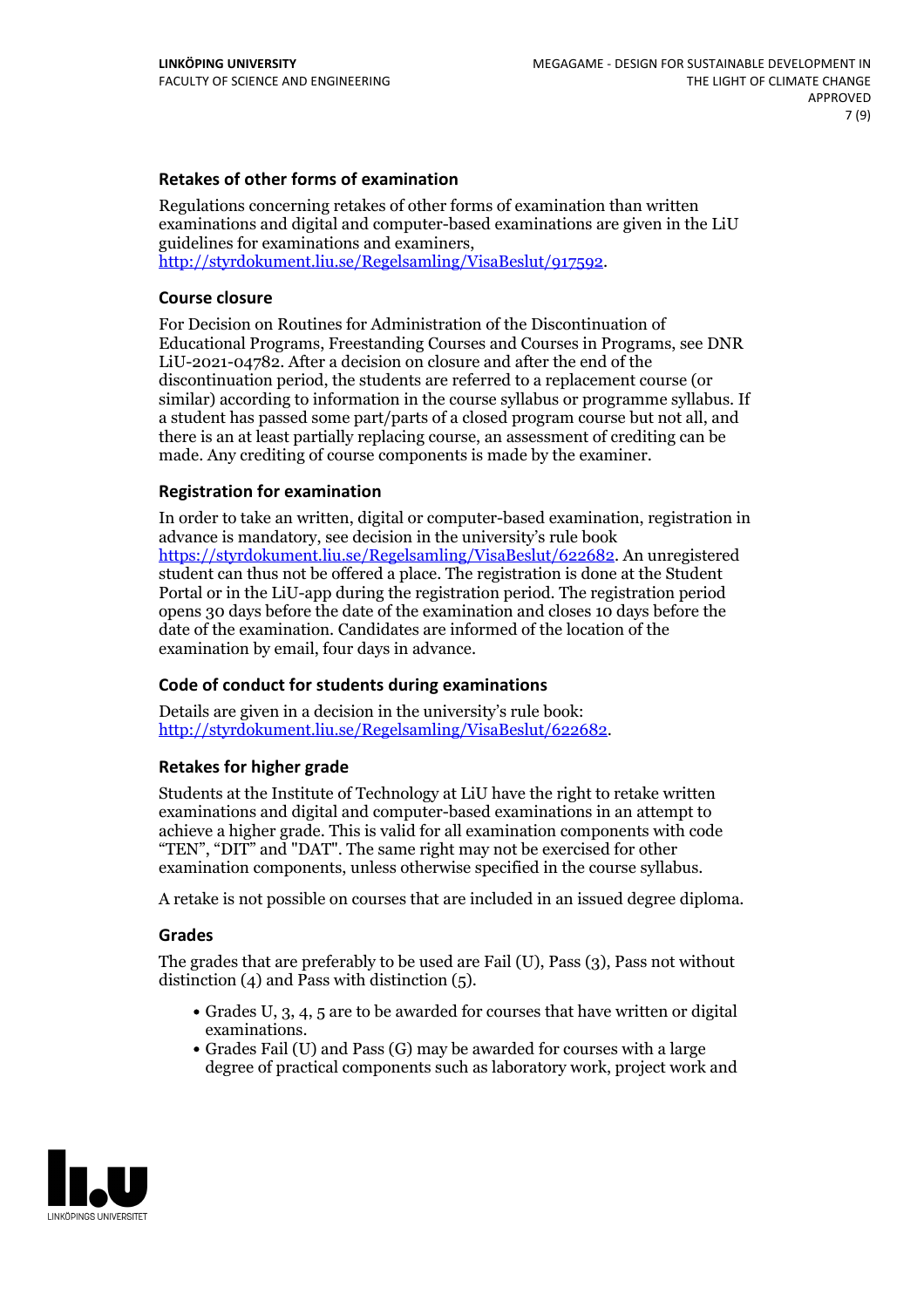group work.<br>• Grades Fail (U) and Pass (G) are to be used for degree projects and other independent work.

#### **Examination components**

The following examination components and associated module codes are used at the Faculty of Science and Engineering:

- Grades U, 3, 4, 5 are to be awarded for written examinations (TEN) and
- digital examinations (DIT).<br>• Examination components for which the grades Fail (U) and Pass (G) may be awarded are laboratory work (LAB), project work (PRA), preparatory written examination (KTR), digital preparatory written examination (DIK), oral examination (MUN), computer-based examination (DAT), home
- assignment (HEM), and assignment (UPG).<br>• Students receive grades either Fail (U) or Pass (G) for other examination components in which the examination criteria are satisfied principally through active attendance such as tutorial group (BAS) or examination item
- (MOM).<br>• Grades Fail (U) and Pass (G) are to be used for the examination components Opposition (OPPO) and Attendance at thesis presentation (AUSK) (i.e. part of the degree project).

In general, the following applies:

- 
- Mandatory course components must be scored and given <sup>a</sup> module code. Examination components that are not scored, cannot be mandatory. Hence, it is voluntary to participate in these examinations, and the voluntariness must be clearly stated. Additionally, if there are any associated conditions to
- the examination component, these must be clearly stated as well.<br>• For courses with more than one examination component with grades U,3,4,5, it shall be clearly stated how the final grade is weighted.

For mandatory components, the following applies (in accordance with the LiU Guidelines for education and examination for first-cycle and second-cycle education at Linköping University,<br>[http://styrdokument.liu.se/Regelsamling/VisaBeslut/917592\)](http://styrdokument.liu.se/Regelsamling/VisaBeslut/917592):

If special circumstances prevail, and if it is possible with consideration of the nature of the compulsory component, the examiner may decide to replace the compulsory component with another equivalent component.

For possibilities to alternative forms of examinations, the following applies (in accordance with the LiU Guidelines for education and examination for first-cycle [http://styrdokument.liu.se/Regelsamling/VisaBeslut/917592\)](http://styrdokument.liu.se/Regelsamling/VisaBeslut/917592):

If the LiU coordinator for students with disabilities has granted a student the right to an adapted examination for a written examination in an examination hall, the student has the right to it.